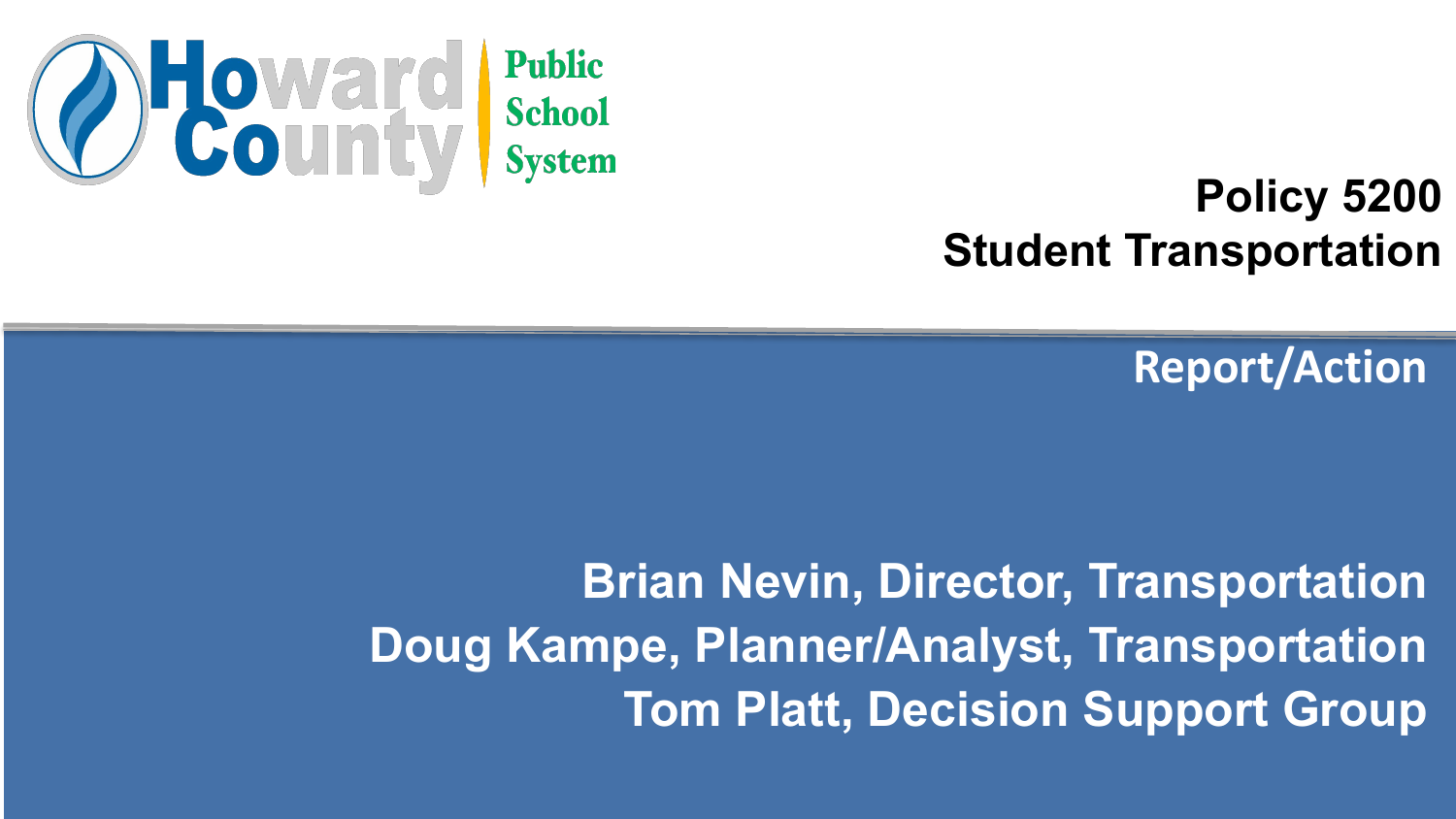

#### **Rationale for Policy Modifications:**

- **● Changes to this policy are being made to coincide with the new**  *School Start Times*
- **● Modifications and changes to the policy consider a** *no/low cost savings solution*
- **● Policy 5200 modifications have no impact on students with Individualized Education Plans (IEPs) or a Section 504 Plans**
- **● Rolling Implementation with some changes in SY 22-23, and full implementation in SY 23-24**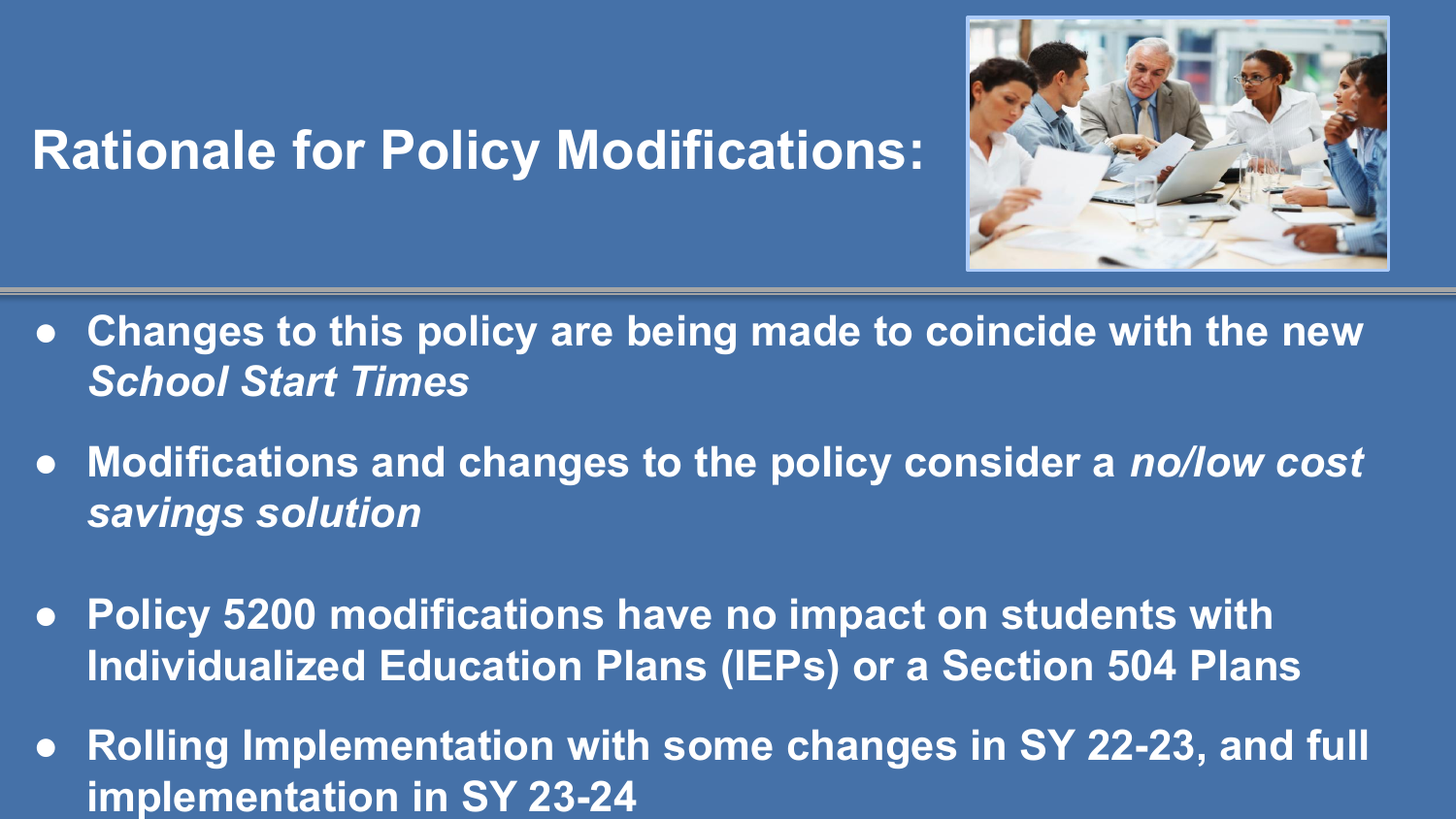Transportation services will be available to students when the measured distance between their bona fide residence and the home school is greater than the following, except as otherwise specified within Policy 5200-IP:

- **Pre-K :** *from .50 to 1 mile*
- *● K Grade 5: 1 mile (unchanged)*
- **Grade 6 through Grade 8:** *from 1 mile to 1.5 miles*
- **Grade 9 through Grade 12:** *from 1.5 to 2 miles*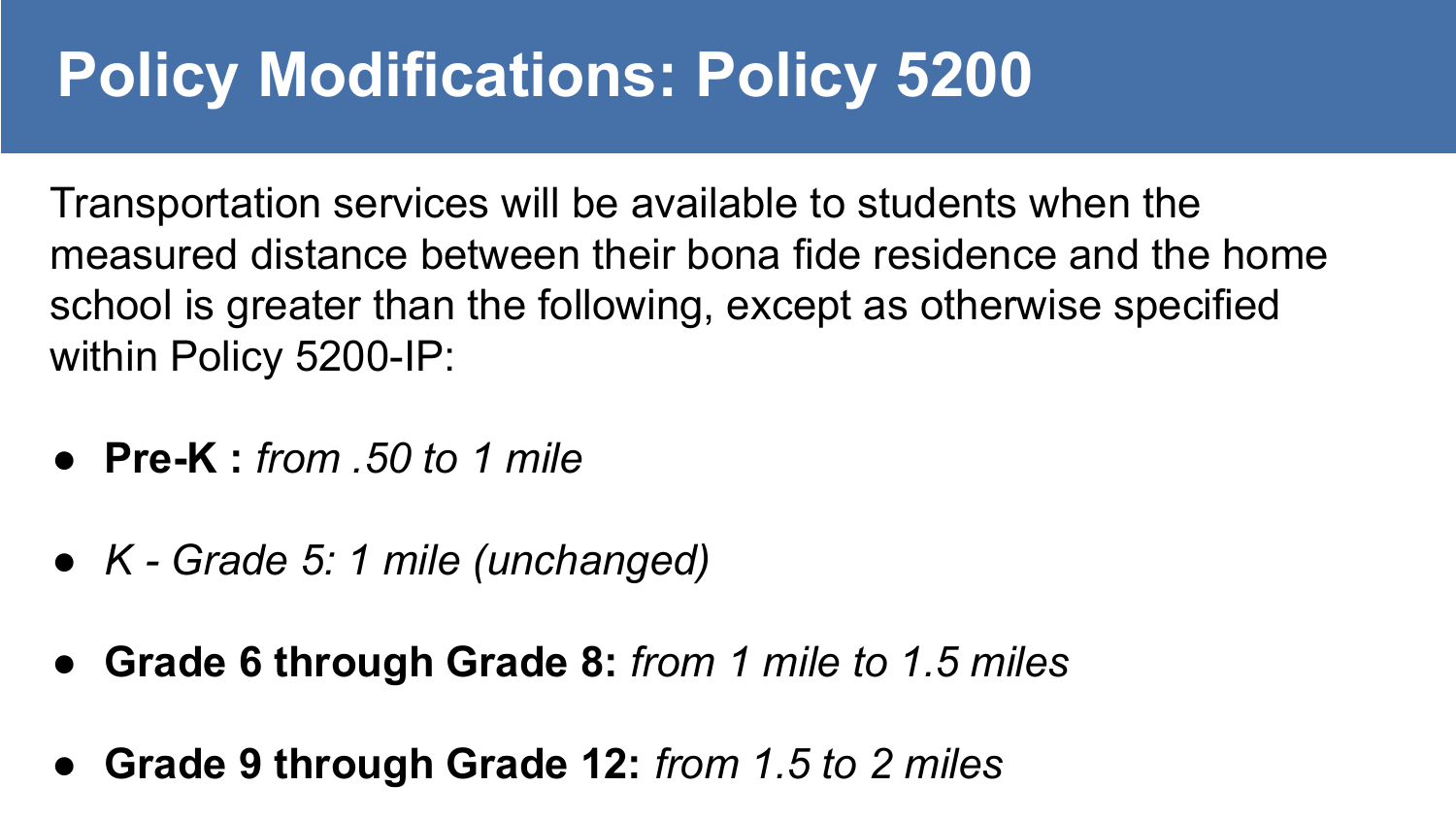- For elementary school students, distances from bona fide residence to school will be based on measurements from residence property line to school property line; previous language was from from bona fide residence door to school entrance/door. *For middle and high, school property line to property line is already current practice.*
- The upper allowable limit of distance to bus stop will also increase from half a mile to 1 mile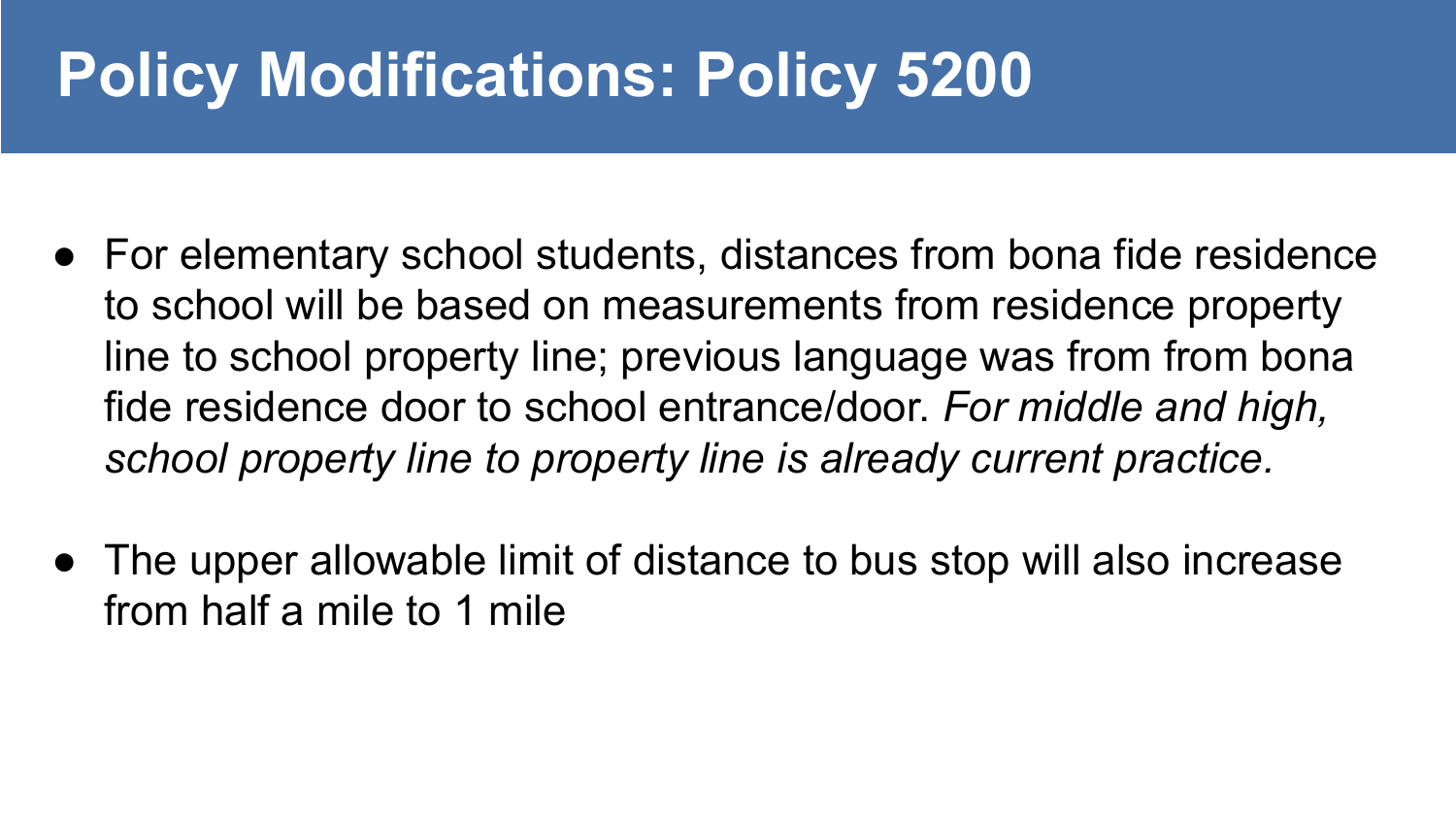Every student deemed eligible will need to submit a request for assignment before they will be provided with transportation services.

- Assignments will be monitored for regular use and reviewed for reconsideration if not being utilized
- Transportation Service Requests will be required each school year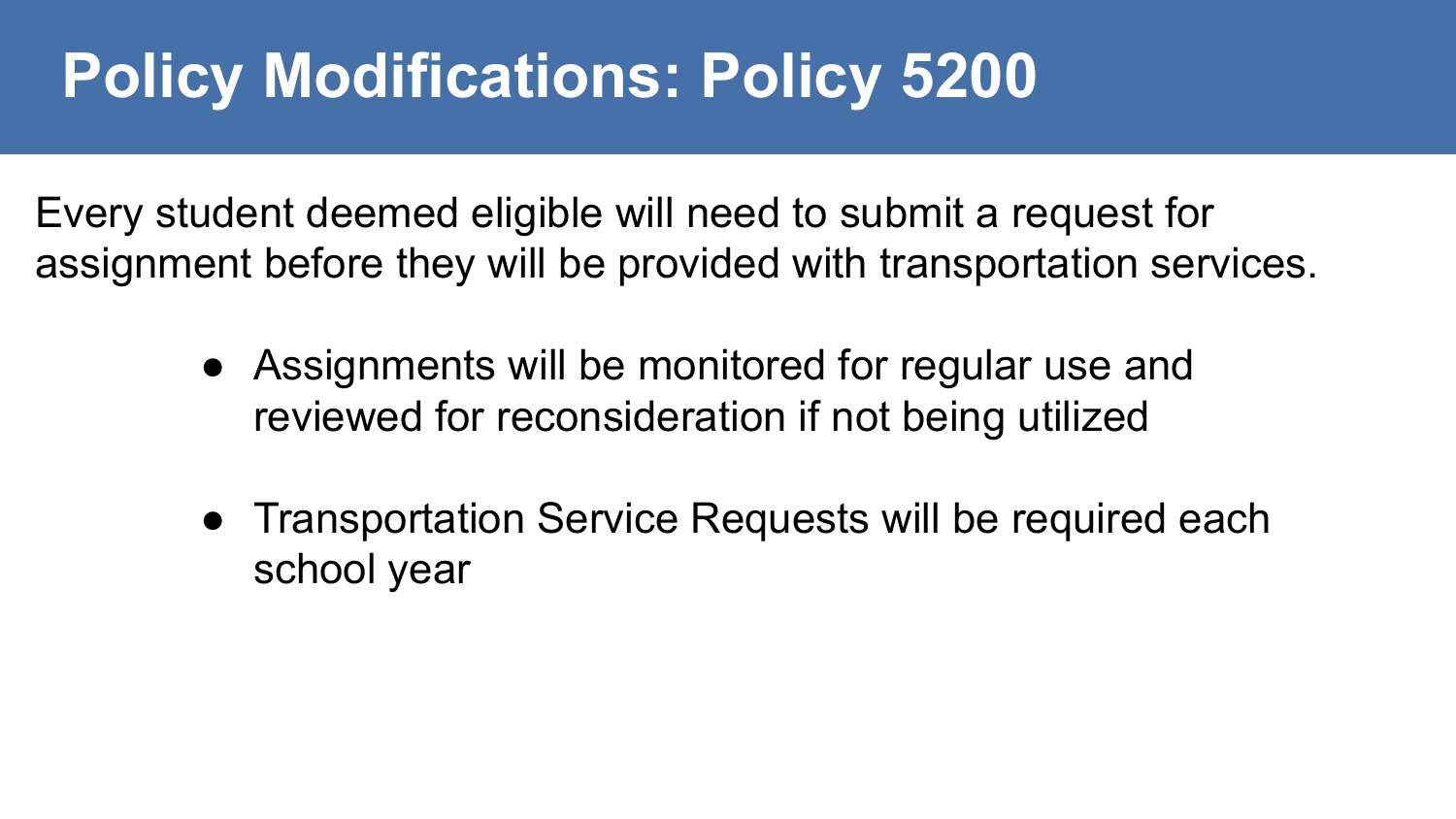Benefits of Changes:

- Enablement of School Start Time changes
- Ensures efficient use of transportation resources
- Maximizes transportation service effectiveness
- Development of KPI to track performance
- These changes plan for actual ridership